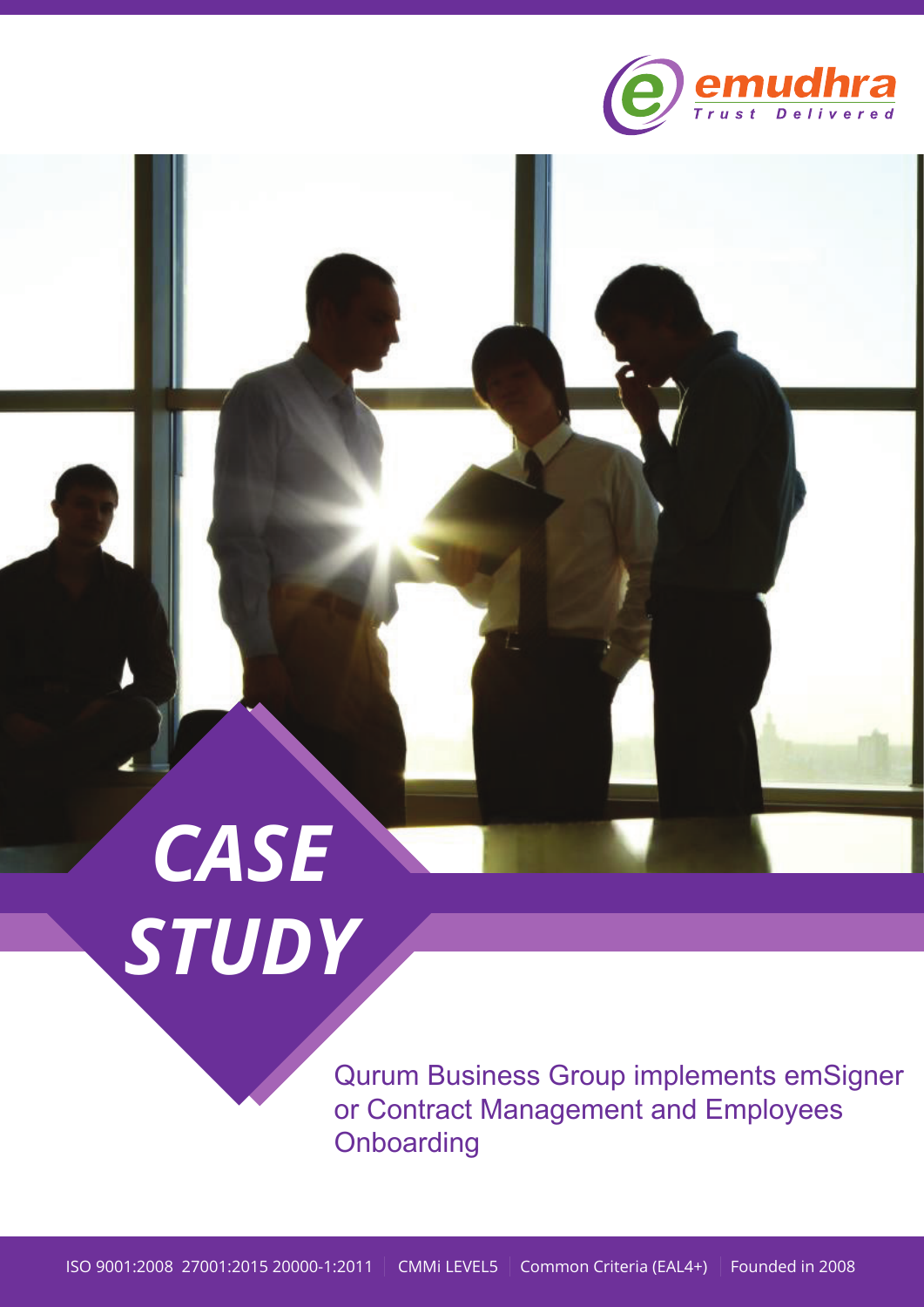### Case study

# Qurum Business Group implements emSigner for Contract Management and Employees Onboarding

Qurum Business Group reduces onboarding time for contract staff by 80%

#### **Industry**

Business Services Group

#### **e-Governance Initiative**

Qurum Business Group is an international diversified business services group with operations across the Middle East, Europe and the Indian subcontinent. With a diversified portfolio they offer services like Facilities Management, Construction & Engineering, Marine Surveys, Landscaping, Staffing Solutions and Financial Services, as well as several joint ventures, associations and partnerships with leading organizations across the globe.

#### **Business Need**

Reduce turnaround times for onboarding vendor supplier, employee and personnel employment across the globe.

#### **Approach**

To implement an end-to-end paperless office solution for contract management with vendors, suppliers, employee and personnel employment.



#### **Background**

QBG was dealing with delays in the vendor and employment onboarding process due to physical document submission, verification, etc. This resulted in extensive paper work and consumption of time due to delay in approvals by their respective teams.

This was resulting in huge challenges namely:

- Delays in employees and vendor onboarding
- Huge back-office processing centers for processing forms and applications
- Huge usage of depository for storage and authenticity of employment agreements and documents

#### **Business Requirement**

Qurum Business Group wanted to overcome these problems and improve their average contract closure and processing time. The need was to eradicate paper-based employee onboarding, resulting in reduced time and cost. Therefore, they wanted to leverage Electronic Signatures to allow customers and approving authorities to initiate, sign, and approve documents as part of a pre-defined workflow.

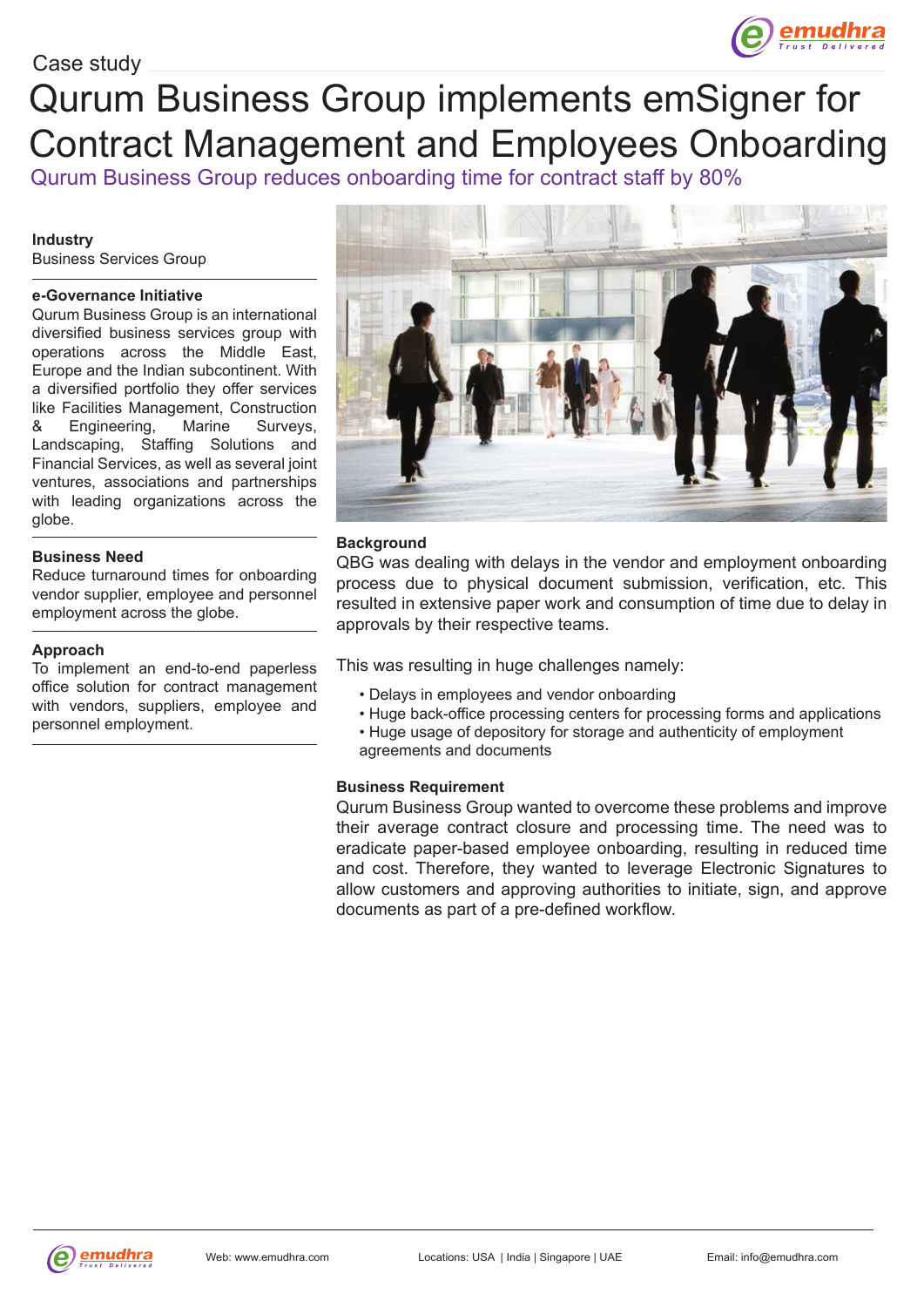#### **eSignatures based on National ID**

Electronic Signature is a new and innovative way to sign any document. eSignature service enables signing documents digitally without having to obtain a physical digital signature.

As eSign is incorporated under the Electronic Transaction Act, any document signed using electronic signature is legally valid as a physically signed document or a document signed using a conventional digital signature.

#### **Benefits**

QBG reaped implementing significant emSigner benefits by eSignatures to the workflow for customer onboarding. This includes:

- Offering anywhere, anytime filing of forms for customer onboarding, service requests
- Faster turnaround time. increased employee efficiency, productivity and transparency
- Meeting compliance & regulatory requirements
- Complete paperless workflow resulting in huge savings from a data repository perspective



#### **Solution**

eMudhra (a Licensed Certifying Authority in India and a PKI solution provider) implemented emSigner – Secure Paperless Office solution to enable Electronic Signature-based workflow for its employment force.

#### **The typical lifecycle involves**

- **Customers can use Electronic Signatures** to sign contracts and joining letters. These eSignatures, which are legally valid, are used to enable paperless contract management
- The forms are sent through **emSigner to signing authorities**
- **Approvers review and digitally** sign the joining and offer letters using electronic signature along with the company stamp to sign contracts internally
- Approving authorities can periodically sign bulk documents which are to be sent to employees, signed through **Electronic Signature**



mudhra

#### **emSigner**

Digital Signature Workflow application for digital signature-based workflow management with form builder

**emAS - eMudhra Authentication Server**

To authenticate, verify digital signature certificates on a real time

- **Configuration Module** Signature, Encryption & HSM (Hardware security module)
- **Hardware Security Module**

FIPS-2 level 3 certified physical computing devices that safeguard and manage digital keys for secured authentication and provides crypto processing

**Electronic Signature**

To conduct e-KYC and sign documents digitally on a real time basis.